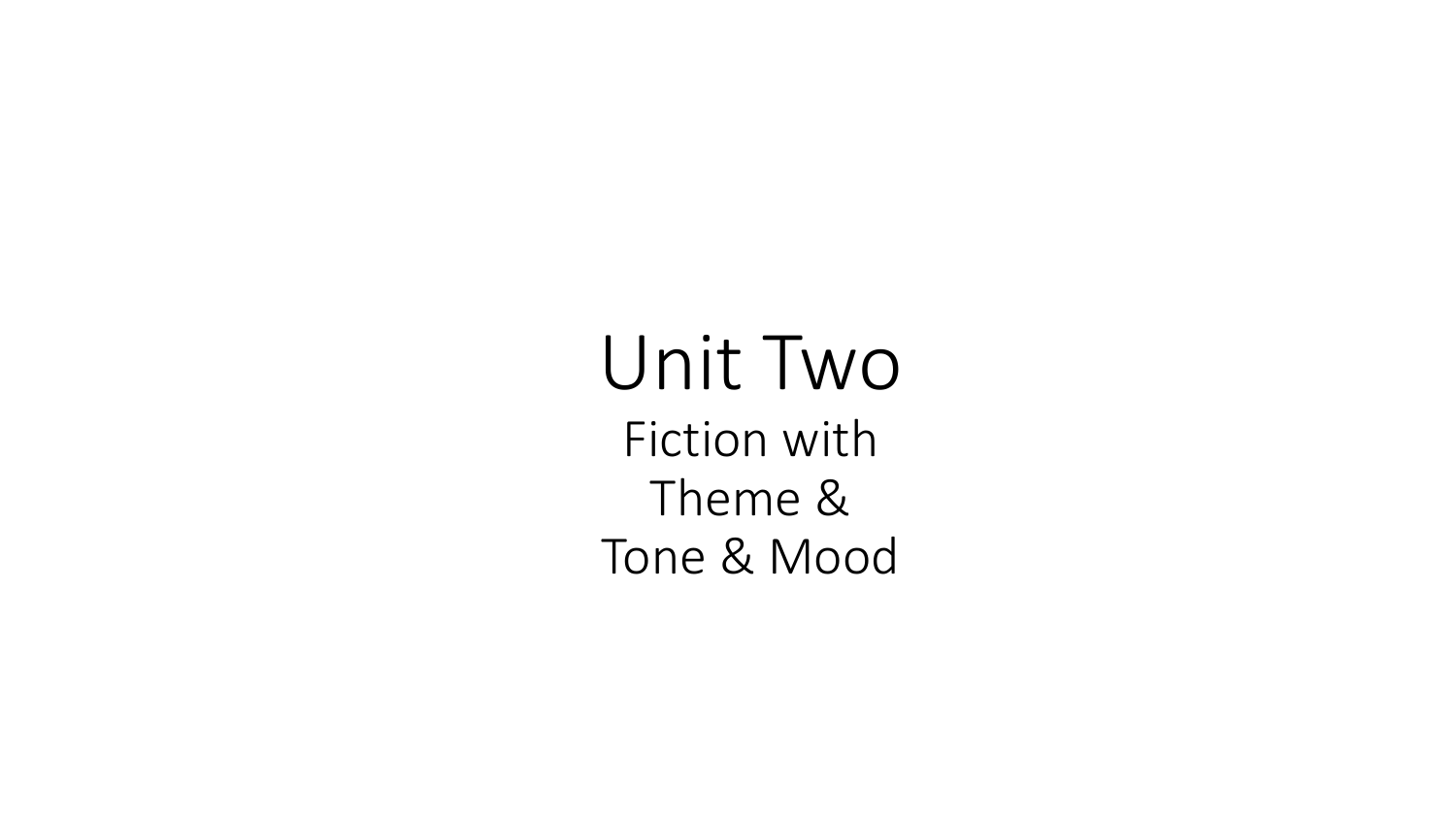# Activity  $#1 =$ Theme



**The "good" character faces a "bad" opposing force. and could either win or lose to it.**

*topic*

**These characters learn to tell the truth even when it may be difficult.** *EX: Do what is right, even if no one is around.*

> **Compassion** *topic*

**These characters find ways to show concern for others.** *EX: Imagine yourself in the other person's shoes.*



**These characters learn to accept others for their differences.** *EX: Don't judge a book by its cover.*

**Theme: the message, moral, or lesson that the author wants you to learn from Perseverance the story that you can apply to real life. Honesty Sometimes it is stated, sometimes implied**

#### To help identify the theme you can ask these questions:

- **1. What was the problem? How is it dealt with?**
- **2. What did the character learn?**
- **3. How did the character grow or change?**



**These characters learn to face their fears.** *EX: Face your fears.*

**These characters face challenges and obstacles but they do not give up.** *EX: Hard work pays off. topic*

> **Love / Friendship** *topic*

**These characters are trustworthy, loyal, and caring towards other.**

*EX: Treat others they way you want to be treated. EX: Friendships can be formed between the most unlikely of people*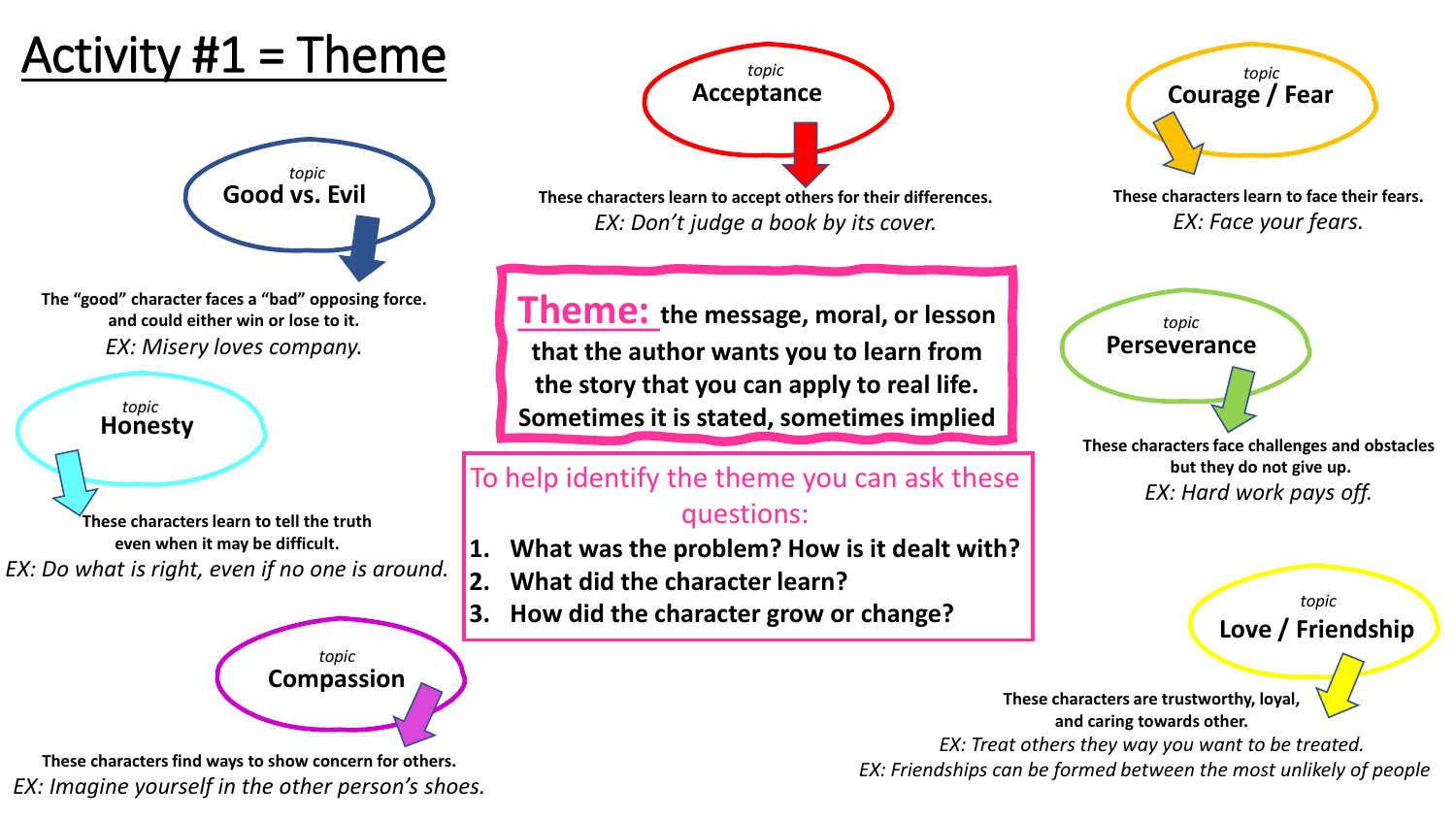## Activity  $#1 =$  Theme

Some more **THEME** examples from stories:

*Little Red Hen = Laziness can have consequences. Little Red Riding Hood = Appearances can be deceiving sometimes. Three Little Pigs = Hard work and patience pay off in the end.*

### **PRACTICE with THEME**

Click the link to watch this short story and decide if you agree or disagree with the theme below**.**

#### **<https://www.youtube.com/watch?v=1lo-8UWhVcg>**

*I know the theme topic is compassion because the text shows the dog and bird helping each other at the end. THEME STATEMENT: We can make a difference by caring for others.*

### **Now it is your turn to identify the THEME**

Click the link to watch this short story and create the theme using the sentence format.

<https://www.youtube.com/watch?v=qAIRXIckfMA>

*I know the theme topic is* because the text shows *THEME STATEMENT = \_\_\_\_\_\_\_\_\_\_\_\_\_\_\_\_\_\_\_\_\_\_\_\_\_\_\_\_\_\_\_\_\_\_\_\_\_\_\_\_\_\_\_\_\_\_\_\_*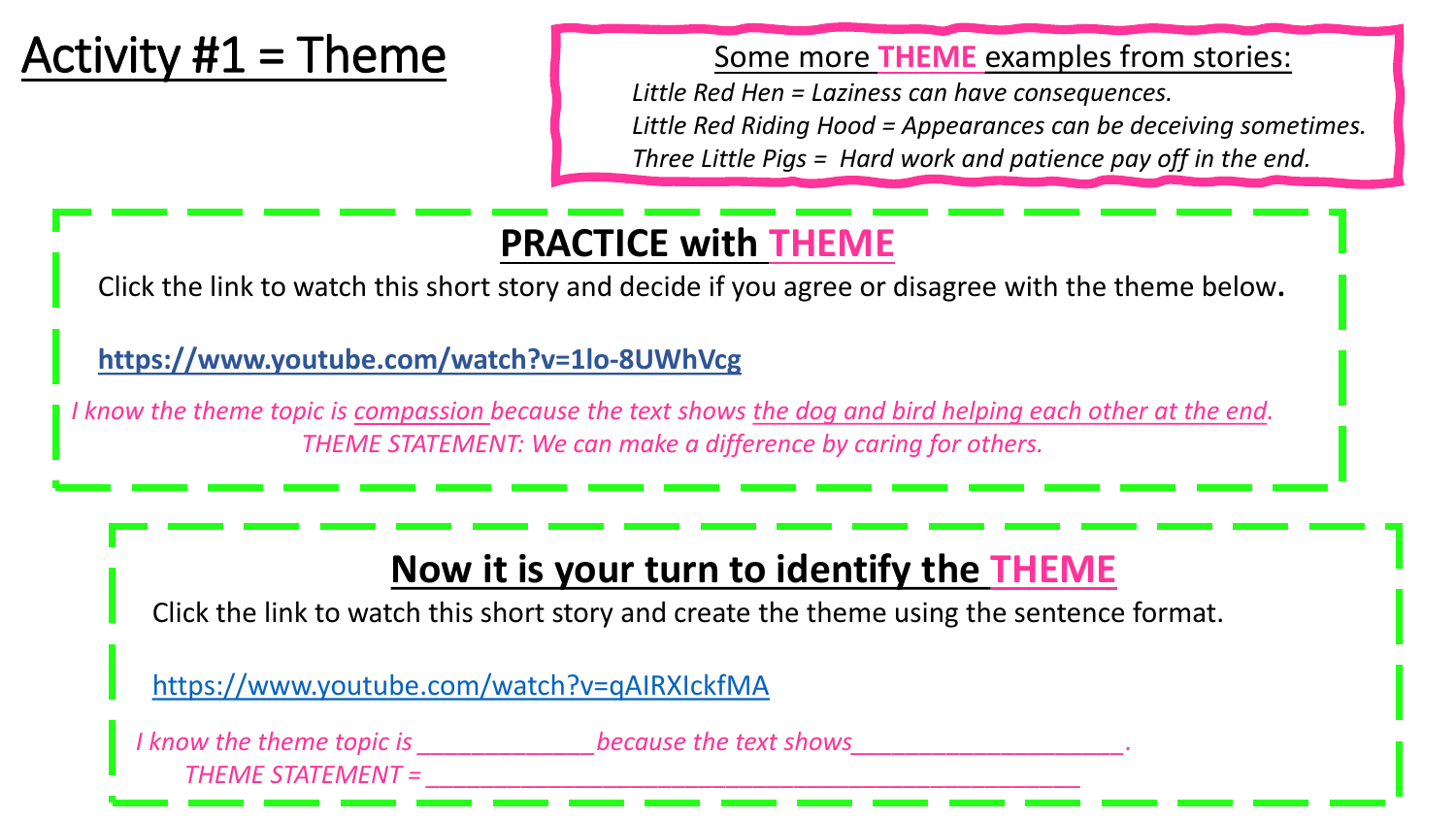### Activity #2 = Tone & Mood

# **TONE**is the author's attitude

**Their**

**feelings**

toward a subject in the text

#### **Watch this quick tutorial with examples:**

<https://www.youtube.com/watch?v=YcCrsVK5dWs>

**My feelings**

**Mood** is the feeling the reader experiences while reading the text.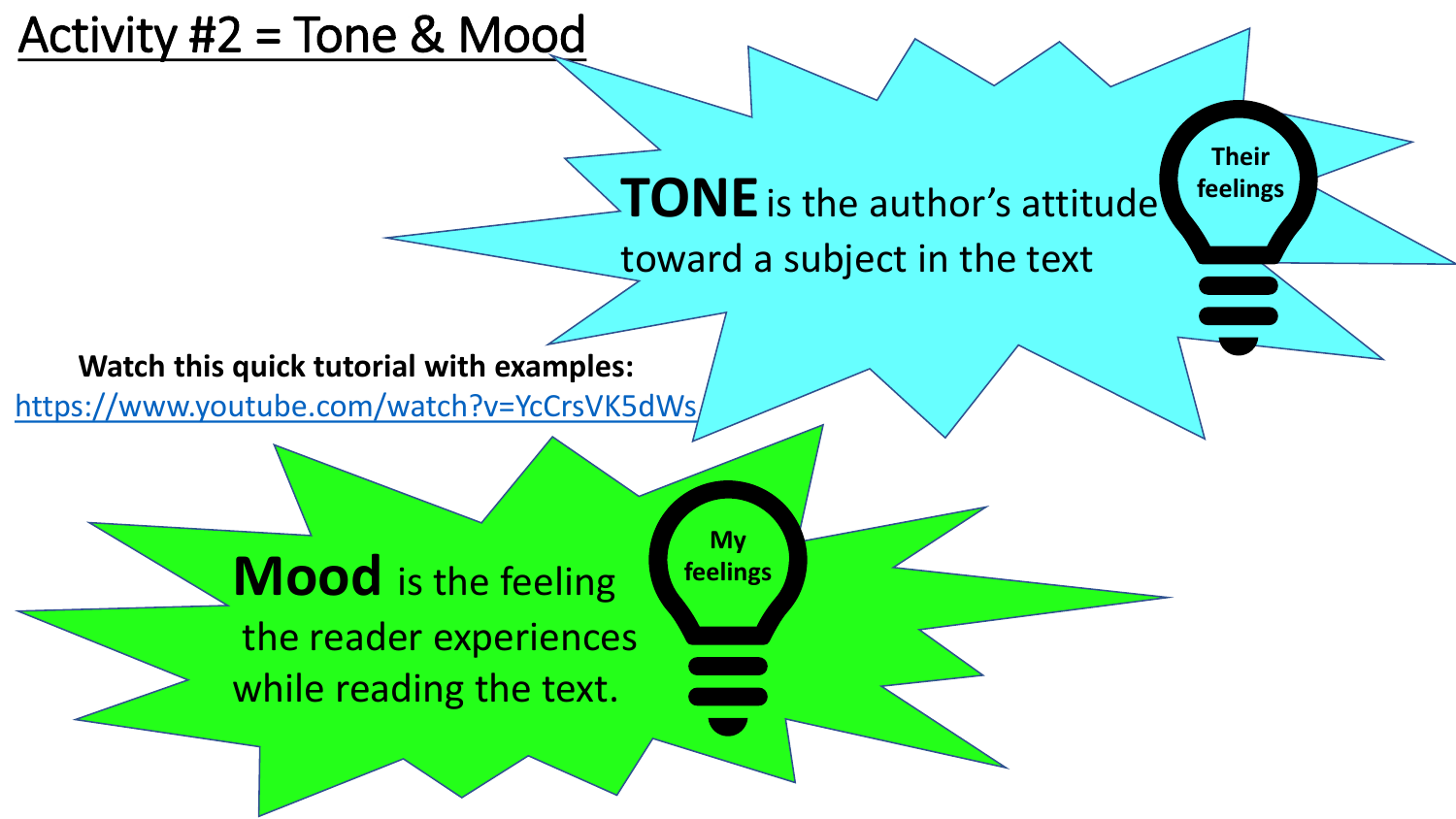# Activity #2 = Tone & Mood<br>
TONE = words the author uses will clue you in to how they feel.

**EX:** joyful, serious, humorous, sad, scary sarcastic, wicked, proud, sympathetic,

**MOOD** = think about the setting, actions of the characters, light-hearted, romantic, suspenseful and dialogue, how does it make you feel

#### **NOW YOU TRY!!**

Listen to these songs and think about the MOOD, *(how you feel)* and words that the author could use to create the tone*.* **Song #1 Song #2**

| https://www.youtube.com/watch?v=vsMWVW4xtwl | https://www.youtube.com/watch?v=16xNlqtZg08                 |
|---------------------------------------------|-------------------------------------------------------------|
| What mood did the song create               | What are some words an author could use to create the tone? |
| Song #1                                     | Song #1                                                     |
| Song #2                                     | Song #2                                                     |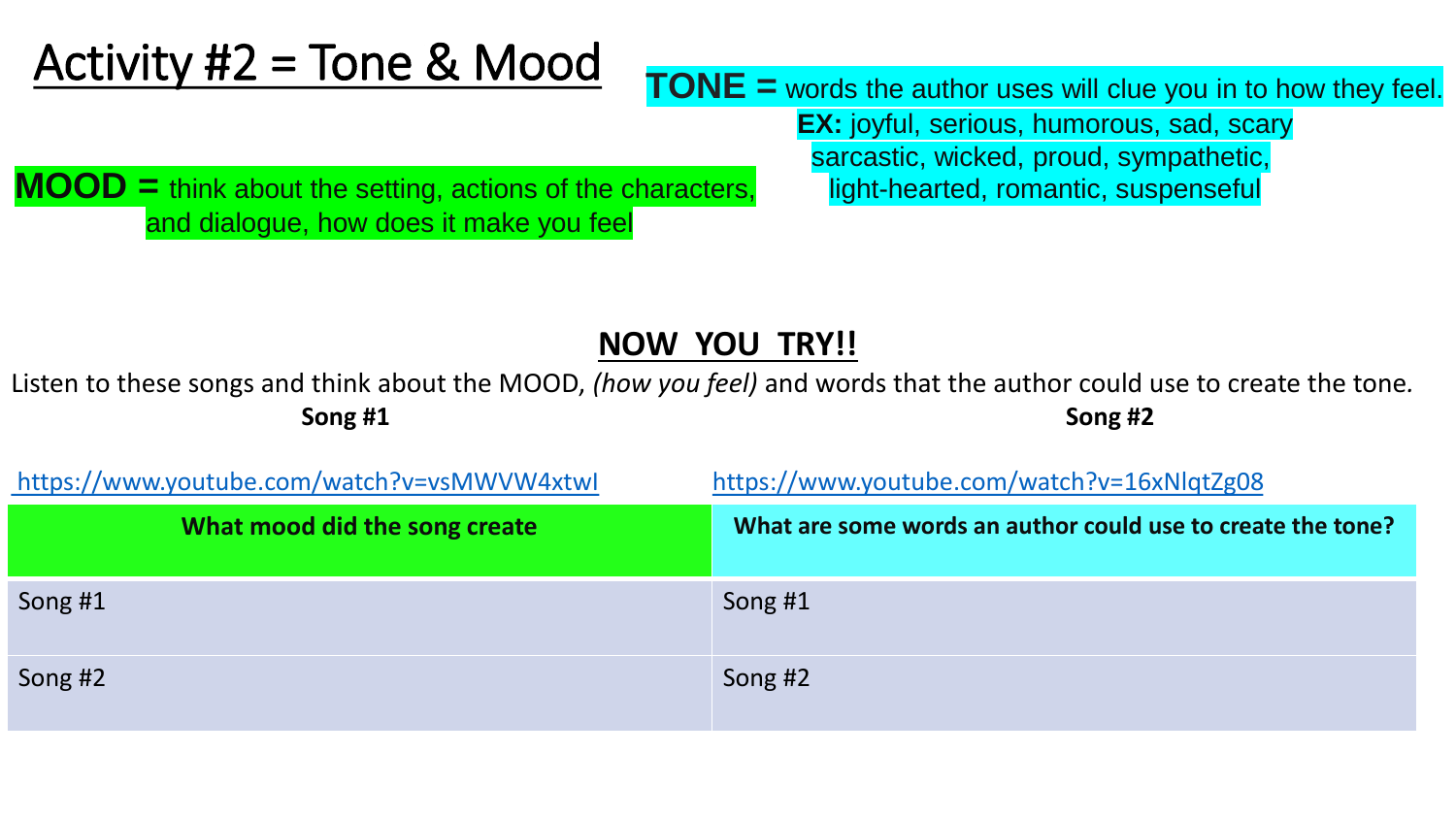# Activity #3 = story application

Directions:

- 1. Click the link and read the story: CommonLit [| Into the Rapids | Free Reading Passages and Literacy Resources](https://www.commonlit.org/en/texts/into-the-rapids)
- 2. Apply your new knowledge and use the story to complete the charts.



| What is the TONE of the story? | What are 2 words the author used to create this tone? |
|--------------------------------|-------------------------------------------------------|
|                                | ، ب                                                   |

| What is the MOOD of the story? | What are 2 words the author used to create your mood? |
|--------------------------------|-------------------------------------------------------|
|                                | <u>.</u>                                              |